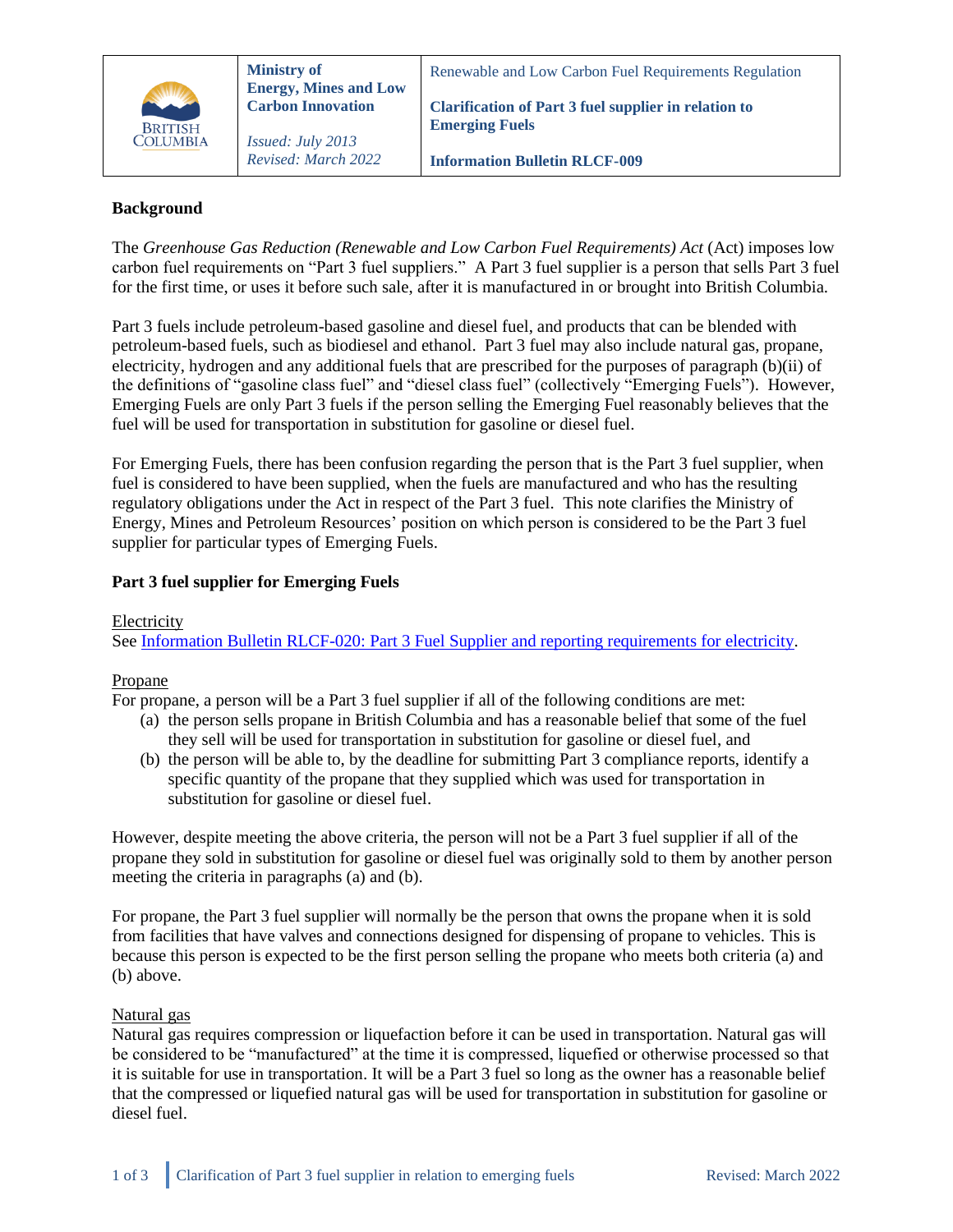

*Issued: July 2013*

For natural gas, a person will be a Part 3 fuel supplier if all of the following conditions are met:

- (a) the person sells natural gas that has been liquefied or compressed so that it is suitable for use in transportation;
- (b) the person sells the natural gas in British Columbia and has a reasonable belief that some of the fuel they sell will be used for transportation in substitution for gasoline or diesel fuel, and
- (c) the person will be able to, by the deadline for submitting Part 3 compliance reports, identify a specific quantity of natural gas that they supplied which was used for transportation in substitution for gasoline or diesel fuel.

However, despite meeting the above criteria, the person will not be a Part 3 fuel supplier if all of the natural gas that person sold in substitution for gasoline or diesel fuel was originally sold to them by another person meeting the criteria in paragraphs (a), (b) and (c).

If the fuel is not sold after it is compressed or liquefied so that it is suitable for use in transportation, the person who compresses or liquefies the fuel for their own transportation use will be considered to be the Part 3 fuel supplier.

# Hydrogen

Hydrogen also requires compression or liquefaction before it can be used in transportation. Hydrogen will be considered to be "manufactured" at the time it is compressed, liquefied or otherwise processed so that it is suitable for use in transportation. It will be a Part 3 fuel so long as the owner has a reasonable belief that the compressed or liquefied hydrogen will be used for transportation in substitution for gasoline or diesel fuel.

For hydrogen, a person will be a Part 3 fuel supplier if all of the following conditions are met:

- (a) the person sells hydrogen that has been liquefied or compressed so that it is suitable for use in transportation;
- (b) the person sells the hydrogen in British Columbia and has a reasonable belief that some of the fuel they sell will be used for transportation in substitution for gasoline or diesel fuel, and
- (c) the person will be able to, by the deadline for submitting Part 3 compliance reports, identify a specific quantity of hydrogen that they supplied which was used for transportation in substitution for gasoline or diesel fuel.

However, despite meeting the above criteria, the person will not be a Part 3 fuel supplier if all of the hydrogen that person sold in substitution for gasoline or diesel fuel was originally sold to them by another person meeting the criteria in paragraphs (a), (b) and (c).

If the fuel is not sold after it is compressed or liquefied so that it is suitable for use in transportation, the person who compresses or liquefies the fuel for their own transportation use will be considered to be the Part 3 fuel supplier.

## **Reasonable belief**

Unlike other types of fuels regulated under Part 3 of the Act, Emerging Fuels are commonly used for nontransportation purposes. The low carbon fuel requirements of the Act do not apply to fuel if a Part 3 fuel supplier expects on reasonable grounds that the Emerging Fuel they sell or use will be used for a purpose other than transportation.